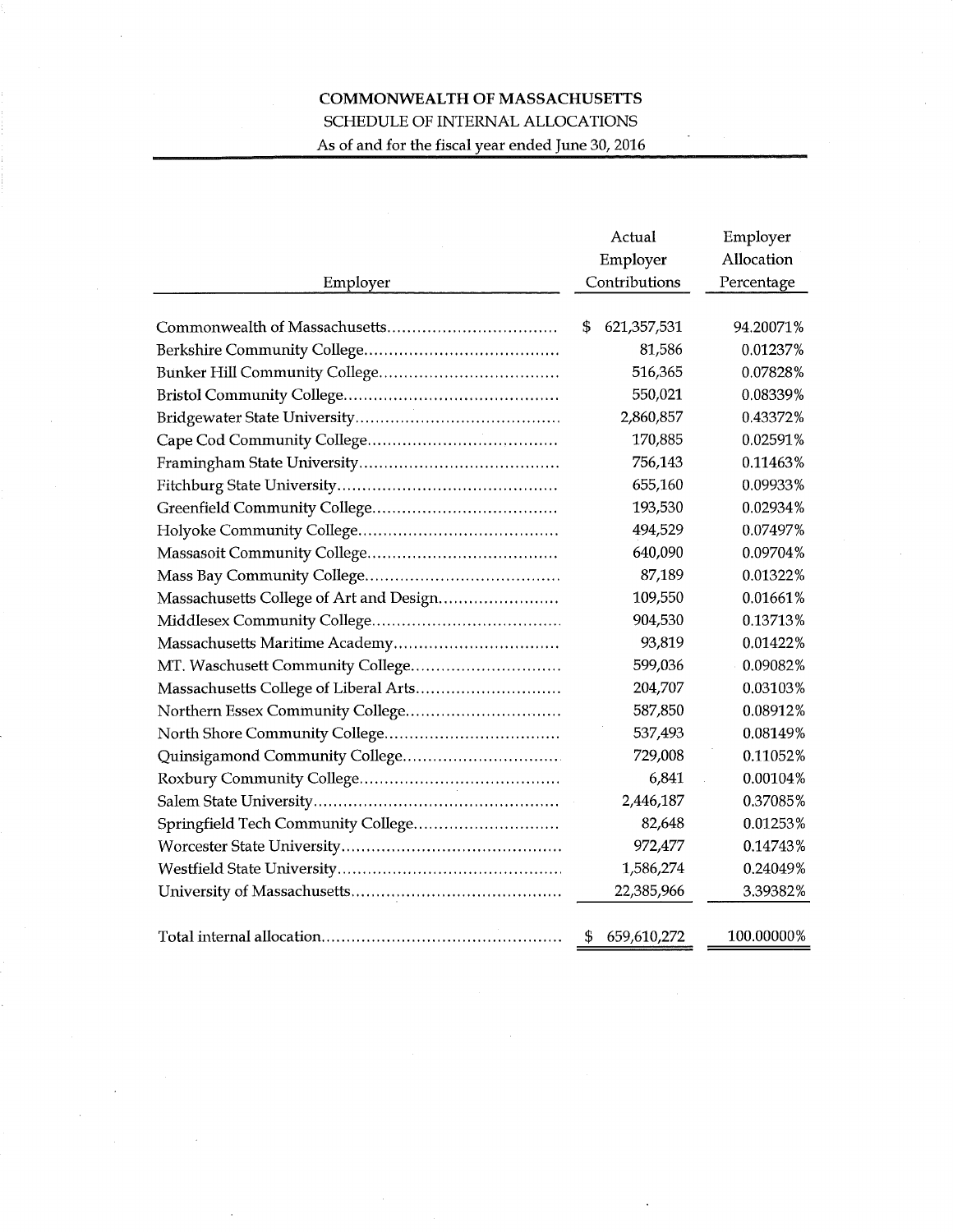## ${\bf COMMONWEALTH}$  OF MASSACHUSETTS SCHEDULE OF INTERNAL ALLOCATION OF PENSION AMOUNTS

 $\sim$ 

 $\lambda$ 

As of and for the fiscal yeaz ended June 30, 2016

|                                         |      |                             | Deferred Outflows of Resources                                 |    |                                                                                                                                                                                                                                                        |  |                                                   |    |                                                  |               |                                                           |               |                                                  | Deferred Inflows of Resources |     |             |               |  |
|-----------------------------------------|------|-----------------------------|----------------------------------------------------------------|----|--------------------------------------------------------------------------------------------------------------------------------------------------------------------------------------------------------------------------------------------------------|--|---------------------------------------------------|----|--------------------------------------------------|---------------|-----------------------------------------------------------|---------------|--------------------------------------------------|-------------------------------|-----|-------------|---------------|--|
| Employer                                |      | Net<br>Pension<br>Liability | Differences<br>Between<br>Expected<br>and Actual<br>Experience |    | Net Differences<br>Between Projected<br>Changes in<br>Changes in<br>Proportion<br>and Actual Investment<br>Proportion<br>Due to Internal<br>From<br>Earnings on Pension<br>Changes of<br>Allocation<br>Assumptions<br>Commonwealth<br>Plan Investments |  | <b>Total Deferred</b><br>Outflows of<br>Resources |    | Changes in<br>Proportion<br>From<br>Commonwealth |               | Changes in<br>Proportion<br>Due to Internal<br>Allocation |               | <b>Total Deferred</b><br>Inflows of<br>Resources |                               |     |             |               |  |
| Commonwealth of Massachusetts           | - \$ | 11,931,742,373              | 566,725,893                                                    | -S | 800,955,628                                                                                                                                                                                                                                            |  | 1,323,150,714                                     | S  | 26,581,810                                       | 76,134,700    |                                                           | 2,793,548,745 | \$                                               | 5,748,475                     | -9  | 62,376,619  | 68,125,094    |  |
| Berkshire Community College             |      | 1,566,671                   | 74,413                                                         |    | 105,168                                                                                                                                                                                                                                                |  | 173,733                                           |    | 3,490                                            | 78,653        |                                                           | 435,457       |                                                  | 755                           |     | 702,892     | 703,647       |  |
| Bunker Hill Community College           |      | 9,915,602                   | 470,965                                                        |    | 665,616                                                                                                                                                                                                                                                |  | 1,099,574                                         |    | 22,090                                           | 174,120       |                                                           | 2,432,365     |                                                  | 4,777                         |     | 2,241,322   | 2,246,099     |  |
| Bristol Community College               |      | 10,561,888                  | 501,661                                                        |    | 709,000                                                                                                                                                                                                                                                |  | 1,171,243                                         |    | 23,530                                           | 926,799       |                                                           | 3.332.233     |                                                  | 5,089                         |     | 2,828,025   | 2,833,114     |  |
| Bridgewater State University            |      | 54,936,179                  | 2,609,322                                                      |    | 3,687,763                                                                                                                                                                                                                                              |  | 6,092,056                                         |    | 122,388                                          | 8,236,723     |                                                           | 20,748,252    |                                                  | 26,467                        |     | 4,706,710   | 4,733,177     |  |
| Cape Cod Community College              |      | 3,281,453                   | 155,860                                                        |    | 220,278                                                                                                                                                                                                                                                |  | 363,891                                           |    | 7,310                                            | 426,851       |                                                           | 1,174,190     |                                                  | 1,581                         |     | 1,464,067   | 1,465,648     |  |
| Framingham State University             |      | 14,519,987                  | 689,661                                                        |    | 974,700                                                                                                                                                                                                                                                |  | 1,610,170                                         |    | 32,348                                           | 1,741,349     |                                                           | 5,048,228     |                                                  | 6,995                         |     | 520,426     | 527,421       |  |
| Fitchburg State University              |      | 12,580,841                  | 597,556                                                        |    | 844.528                                                                                                                                                                                                                                                |  | 1,395,131                                         |    | 28,028                                           | 1,339,317     |                                                           | 4,204,560     |                                                  | 6,061                         |     | 45,438      | 51,499        |  |
| Greenfield Community College            |      | 3,716,299                   | 176,514                                                        |    | 249,468                                                                                                                                                                                                                                                |  | 412,113                                           |    | 8,279                                            |               |                                                           | 846,374       |                                                  | 1,790                         |     | 693,535     | 695,325       |  |
| Holyoke Community College               |      | 9,496,292                   | 451,049                                                        |    | 637,468                                                                                                                                                                                                                                                |  | 1,053,076                                         |    | 21,156                                           | 732,096       |                                                           | 2,894,845     |                                                  | 4,575                         |     | 1,409,058   | 1,413,633     |  |
| Massasoit Community College             |      | 12,291,456                  | 583,811                                                        |    | 825,103                                                                                                                                                                                                                                                |  | 1,363,041                                         |    | 27,383                                           | 2,010,123     |                                                           | 4,809,461     |                                                  | 5,922                         |     | 1,266,632   | 1,272,554     |  |
| Mass Bay Community College              |      | 1,674,264                   | 79,523                                                         |    | 112,390                                                                                                                                                                                                                                                |  | 185,665                                           |    | 3,730                                            |               |                                                           | 381,308       |                                                  | 807                           |     | 2,083,796   | 2,084,603     |  |
| Massachusetts College of Art and Design |      | 2,103,656                   | 99,918                                                         |    | 141,214                                                                                                                                                                                                                                                |  | 233,281                                           |    | 4.687                                            | 335,153       |                                                           | 814,253       |                                                  | 1,013                         |     | 477,781     | 478,794       |  |
| Middlesex Community College             |      | 17,369,418                  | 825,001                                                        |    | 1,165,977                                                                                                                                                                                                                                              |  | 1,926,153                                         |    | 38,696                                           | 2,254,136     |                                                           | 6,209,963     |                                                  | 8.368                         |     | 4,797,419   | 4,805,787     |  |
| Massachusetts Maritime Academy          |      | 1,801,578                   | 85,570                                                         |    | 120,937                                                                                                                                                                                                                                                |  | 199,783                                           |    | 4.014                                            | 184,843       |                                                           | 595,147       |                                                  | 868                           |     | 451,988     | 452,856       |  |
| MT. Waschusett Community College        |      | 11,503,109                  | 546,367                                                        |    | 772,182                                                                                                                                                                                                                                                |  | 1,275,618                                         |    | 25,627                                           | 1,470,868     |                                                           | 4,090,662     |                                                  | 5,542                         |     | 2,742,316   | 2,747,858     |  |
| Massachusetts College of Liberal Arts   |      | 3,930,927                   | 186,709                                                        |    | 263,876                                                                                                                                                                                                                                                |  | 435,914                                           |    | 8,757                                            | 204,413       |                                                           | 1,099,669     |                                                  | 1.894                         |     | 864,647     | 866,541       |  |
| Northern Essex Community College        |      | 11,288,307                  | 536,164                                                        |    | 757,763                                                                                                                                                                                                                                                |  | 1,251,798                                         |    | 25,148                                           | 1,490,709     |                                                           | 4,061,582     |                                                  | 5,438                         |     | 1,806,355   | 1,811,793     |  |
| North Shore Community College           |      | 10,321,317                  | 490,235                                                        |    | 692.851                                                                                                                                                                                                                                                |  | 1,144,565                                         |    | 22,994                                           | 658,984       |                                                           | 3,009,629     |                                                  | 4.973                         |     | 2,447,870   | 2,452,843     |  |
| Quinsigamond Community College          |      | 13,998,922                  | 664,911                                                        |    | 939,722                                                                                                                                                                                                                                                |  | 1,552,387                                         |    | 31,187                                           | 892,714       |                                                           | 4,080,921     |                                                  | 6,744                         |     | 2,882,361   | 2,889,105     |  |
| Roxbury Community College               |      | 131,366                     | 6,240                                                          |    | 8.818                                                                                                                                                                                                                                                  |  | 14,568                                            |    | 293                                              |               |                                                           | 29,919        |                                                  | 63                            |     | 1,095,815   | 1,095,878     |  |
|                                         |      | 46,973,396                  | 2,231,111                                                      |    | 3,153,237                                                                                                                                                                                                                                              |  | 5,209,037                                         |    | 104,648                                          | 6,211,803     |                                                           | 16,909,836    |                                                  | 22,631                        |     | 3,867,474   | 3,890,105     |  |
| Springfield Tech Community College      |      | 1,587,065                   | 75,381                                                         |    | 106,537                                                                                                                                                                                                                                                |  | 175,995                                           |    | 3,536                                            | 165,633       |                                                           | 527,082       |                                                  | 765                           |     | 384,990     | 385,755       |  |
| Worcester State University              |      | 18,674,184                  | 886,974                                                        |    | 1,253,563                                                                                                                                                                                                                                              |  | 2,070,843                                         |    | 41,603                                           | 2,269,912     |                                                           | 6,522,895     |                                                  | 8,997                         |     | 2,455,368   | 2,464,365     |  |
| Westfield State University              |      | 30,460,744                  | 1,446,804                                                      |    | 2,044,773                                                                                                                                                                                                                                              |  | 3,377,894                                         |    | 67,861                                           | 2,921,541     |                                                           | 9,858,873     |                                                  | 14,675                        |     | 3,452,905   | 3,467,580     |  |
| University of Massachusetts             |      | 429,870,993                 | 20,417,724                                                     |    | 28,856,439                                                                                                                                                                                                                                             |  | 47,669,829                                        |    | 957,676                                          | 34,668,196    |                                                           | 132,569,864   |                                                  | 207,103                       |     | 37,463,827  | 37,670,930    |  |
| Total internal allocation               | - 5  | 12,666,298,287              | 601,615,337                                                    |    | 850,264,999                                                                                                                                                                                                                                            |  | 1,404,608,072                                     | s. | 28,218,269                                       | \$145,529,636 |                                                           | 3,030,236,313 |                                                  | 6.102.368                     | -96 | 145,529,636 | \$151,632,004 |  |

(continued)